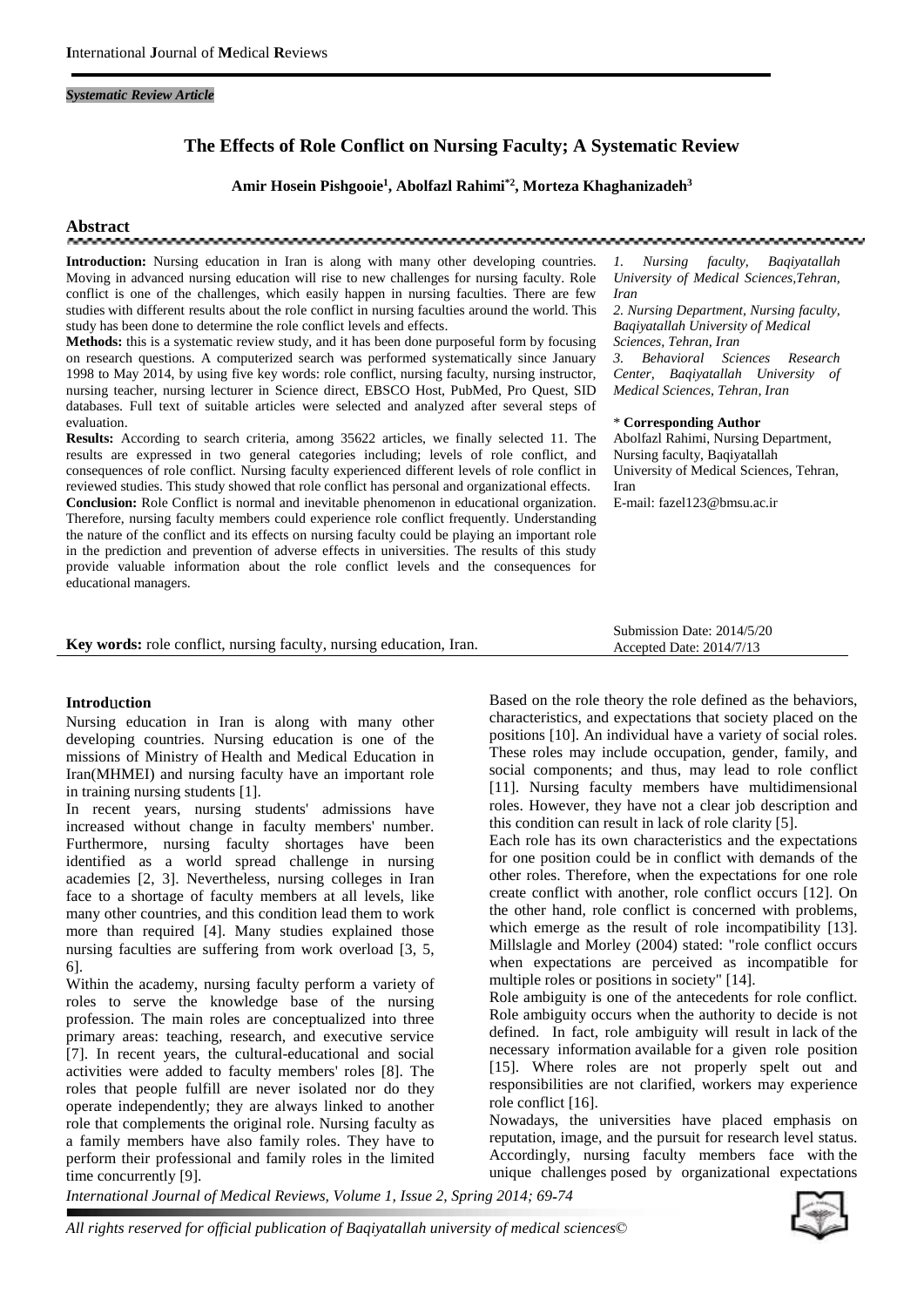[17]. Faculty members are expected to be the best instructors, to perform qualified research, and to participate in academic service activities and these lead them to role conflict [5]. The findings of most studies suggest nursing faculty may experience role conflict frequently [17-20].

Role conflict has numerous personal and organizational effects. When the behaviors expected of a person are incompatible, he/she will experience tension, frustration, withdrawal from the group, dissatisfaction, and less productivity performance than if the expectations imposed on him/her did not have any conflict [21-24]. Role conflict has a qualitative nature. When a person experience high level of conflict, the other one could be handle this condition [25]. Therefore, role conflicts have different effects on each individual. If the conflict is managed poorly, the conflict issues frequently remain and may return later to cause more conflict as a vicious cycle [26].

Openly acknowledging that role conflict is a naturally and expected phenomenon in all complex organizations. The current sociological view is that conflict has a negative nature [24], while the results of some studies represent that conflict can also have positive results. Optimal level of conflict can lead to innovation and self-evaluation in staff [27-31].

Several studies have examined a variety of professional roles and role conflict in nursing faculty members. But different and sometimes contradictory results in role conflict level and positive or negative impact of role conflict has been reported. Therefore, this study attempted to investigate the studies using systematic review to identify the effects and levels of role conflict in nursing faculty members.

#### **Methods**

A systematic review was used in this study to integrate and provide scientific knowledge from previous studies about role conflict in nursing faculty. The main questions of this study were:

What is the level of nursing faculty's role conflict reports in the literatures?

What are the main findings of the studies reviewed about role conflict effects on nursing faculty?

A computerized search was performed systematically to identify relevant studies from five electronic databases: Science direct, EBSCO Host, PubMed, Pro Quest and SID. Furthermore, data were also searched from the Cochrane Library, but no results focusing on role conflict in nursing faculty were obtained. Data collection was carried out using four inclusion criteria. 1) Literature during 16 years (January 1998– May 2014). 2) Literature in English and Persian languages. 3) Published research articles in valid peer-reviewed scientific journals 4) Existence the keywords or equivalent keywords in title or abstract.

The following words had been used separately and then a combination of them for doing free search in databases and electronic journals: role conflict, nursing faculty, nursing instructor, nursing teacher, nursing lecturer. According to search criteria 35622 articles were found.



**Fig 1.** Process of selecting articles of the study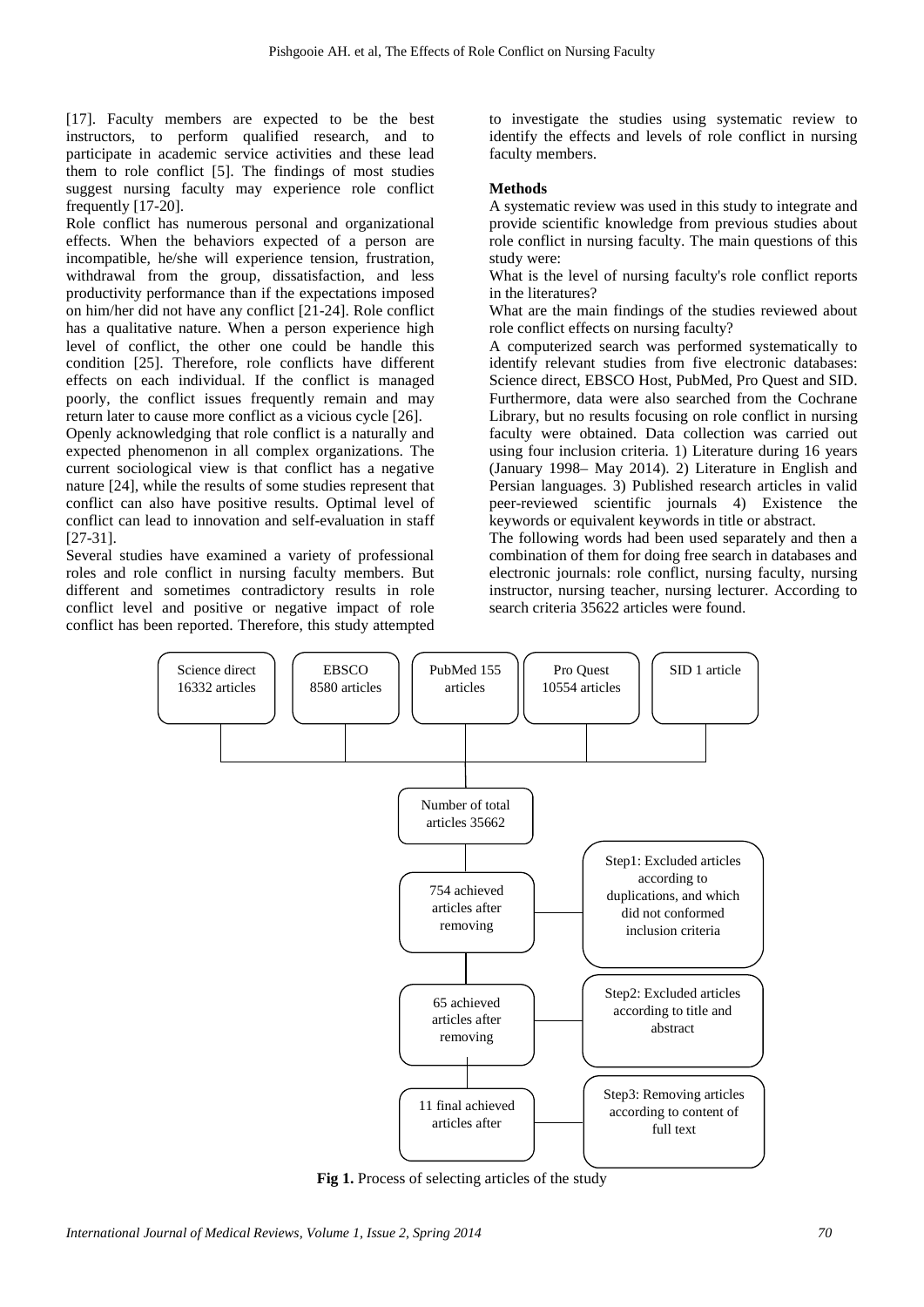Each steps of this process was performed by two scholars. First, the articles which did not conformed to inclusion criteria or duplicated was excluded ( $n = 34868$ ). Second, the articles was excluded based on title and abstract (n = 689). In the third step, full texts of the remaining 65 articles were read completely and 54 articles were excluded according to content of articles. Finally, 10 English and One Persian articles were selected and full text of these articles were analyzed and reviewed. Information collected from each of the studies included the

author(s), year and country of publication, the sampling method, the methodology, and the main results (Table 1). The process of selecting articles of the study was conducted systematically in three steps (Fig. 1).

## **Results**

The methodology of 11 reviewed articles included: nine descriptive, one literature review, and one meta-analysis. The results are expressed in two general categories regarding to main research questions.

| No.          | <b>Author</b>              | Methodology                    | Table 1. Methodological characteristics of the reviewed studies<br><b>Samples</b> | Country              | <b>Results</b>                                                                                                                                                                                                                                                                                                        |
|--------------|----------------------------|--------------------------------|-----------------------------------------------------------------------------------|----------------------|-----------------------------------------------------------------------------------------------------------------------------------------------------------------------------------------------------------------------------------------------------------------------------------------------------------------------|
| $\mathbf{1}$ | Gui L. et al.<br>2014      | Cross-sectional                | 113 nursing faculty<br>(China=61, England=60)                                     | China and<br>England | Role conflict was a negative relationship with<br>job satisfaction. Role conflict levels were<br>lower between Chinese faculty members.                                                                                                                                                                               |
| 2            | Gui L. et al.<br>2011      | Cross-sectional                | 227 nursing faculty in 18<br>nursing school                                       | China                | The mean score of role conflict was lower than<br>mid-point. Role conflict was a negative<br>relationship with job satisfaction.                                                                                                                                                                                      |
| 3            | Gui L. et al.<br>2009      | Literature review              | 26 article and 4 PhD<br>thesis                                                    | China                | Role conflict was a negative relationship with<br>job satisfaction.                                                                                                                                                                                                                                                   |
| 4            | Oermann MH.<br>1998        | Descriptive<br>exploratory     | 226 full-and part-time<br>clinical nursing faculty in<br>20 nursing school        | <b>USA</b>           | The mean score of role conflict was high than<br>mid-point. The doctoral degrees and full-time<br>faculty members have more score.                                                                                                                                                                                    |
| 5            | Zakari NMA.<br>2011        | Cross-sectional<br>correlation | 216 nursing faculty from<br>3 universities                                        | Saudi<br>Arabia      | The mean score of role conflict was high than<br>mid-point. There was statistically significant<br>correlation between organizational<br>commitment domains and role conflict. Role<br>conflict levels were higher among nursing<br>faculty expatriates.                                                              |
| 6            | Gormley DK.<br>2003        | Meta-analysis                  | Six study from 1976 to<br>1996                                                    | <b>USA</b>           | Role conflict was a significant negative<br>relationship with job satisfaction.                                                                                                                                                                                                                                       |
| 7            | Specht JA.<br>2013         | Descriptive<br>comparative     | 224 nursing faculty (192<br>mentored, 32 not<br>mentored)                         | <b>USA</b>           | The novice nursing faculty who experience<br>mentoring had lower role conflict score and<br>higher quality.                                                                                                                                                                                                           |
| $8\,$        | Kolagari S. et<br>al. 2013 | Cross-sectional                | 302 nursing teachers                                                              | Iran                 | Role overload, role incongruity and role<br>conflict were three important factors for role<br>strain.                                                                                                                                                                                                                 |
| 9            | Adams L.<br>2007           | Descriptive                    | 47 nursing academic<br>administrators and 240<br>nursing faculty                  | <b>USA</b>           | Respondents identified workload and role<br>conflict issues as factors likely to discourage<br>their pursuit of administration.                                                                                                                                                                                       |
| 10           | Gormley DK.<br>et al. 2010 | Descriptive                    | 360 nursing faculty from<br>81 nursing schools                                    | <b>USA</b>           | There were statistically significant correlations<br>between role ambiguity, role conflict, affective<br>commitment, continuance commitment, and<br>the subscales of the organizational climate<br>(consideration, intimacy, disengagement, and<br>production emphasis).                                              |
| 11           | Gormley DK.<br>et al. 2011 | Descriptive                    | 300 full-time nursing<br>faculty                                                  | <b>USA</b>           | The authors found that perceived work role<br>balance, role ambiguity, and role conflict<br>significantly influenced perceptions of<br>organizational climate and commitment, and<br>they suggested that work role expectations<br>were a concern for nurse faculty and may<br>played an important role in retention. |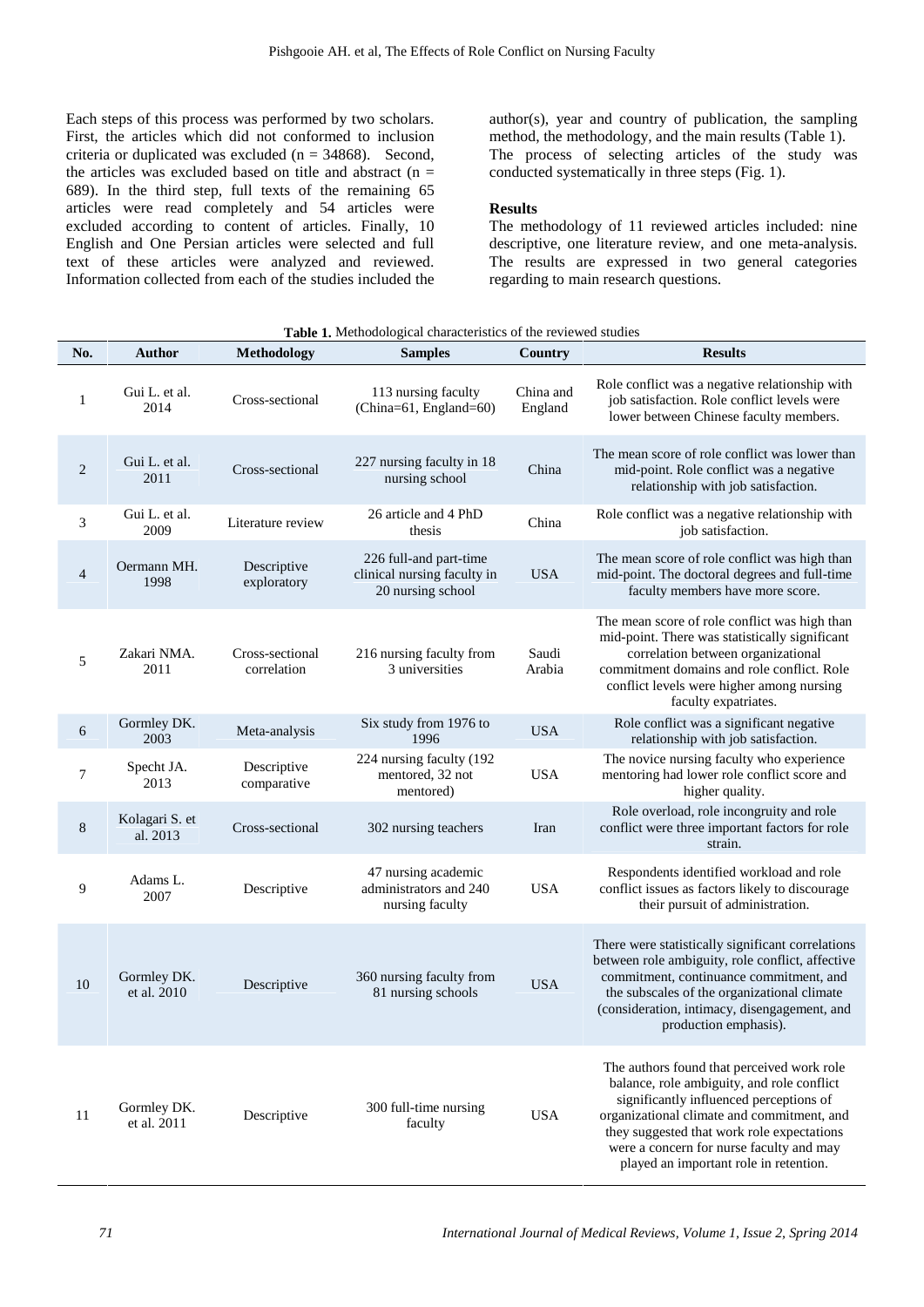## **Levels of role conflict in nursing faculty**

Levels of role conflict were measured in six articles. Role Ambiguity and Role Conflict Questionnaire (Rizzo et al., 1970) was used in five studies for determining level of role conflict in nursing faculty [17, 32-35]. But Kolagari (2013) used Persian version of Role Strain Scale as a self- report questionnaire (Mobily, 1991) [5]. Results showed that role conflict levels associated with several factors. Role conflict levels were high in persons how had multiple roles, role overload, baccalaureate degree, and doctorate degree [32]. The similar results reported for full-time faculty members, American nursing faculty, English nursing faculty [33] and expatriates faculty members [17]. Despite the heavy workload in all cases, some studies were reported a low level of role conflict in nursing faculty [33- 35]. While one study expressed moderate levels [5] and the other studies explained high levels of role conflict in this population [17, 32].

## **Consequences of role conflict on nursing faculty**

Role conflict has many different effects on the work-life of an individual as well as their family-life. In many studies, it was found that those suffering from role conflict also suffered greatly in their work performance, mainly in the form of lack of job satisfaction. The results of these studies pointed a negative relationship between role conflict levels and job satisfaction [33, 36]. Role conflict and role ambiguity were identified as a predictor variable for job satisfaction of nursing faculty [36]. Overall, levels of role conflict and role ambiguity are most consistently reported as affecting faculty members' job satisfaction [35].

Role conflict in the work environment is inevitable and faculty members have many reasons for experiencing role stress. Review of literatures showed that nursing faculty work under role stress, and they suffered from role strain, job dissatisfaction and burnout [32, 35].

Most nursing instructors were not familiar enough with their duties [5, 17, 19]. In this condition, role conflict increased and, consequently, the quality of work decreased [19]. We found that role conflict and role ambiguity were the important antecedents for role strain in nursing faculty [5]. The findings revealed that the faculty members would not consider moving into a position with greater responsibility. They explained workload and role conflict as factors likely to discourage their pursuit of administration [37].

One of the strategies to deal with role conflict was the migration. The findings suggested that incompatible expectations, poor working relationships, and difference in beliefs could be increase turnover intention in nursing faculty [38].

Some studies assessed the relationship between role conflict and organizational commitment. Affective, continuance, and normative commitment are three components of organizational commitment. Examine the impact of work role on nursing faculty organizational commitment showed a moderately strong negative, inverse relationship was present between role conflicts and affective and continuance organizational commitment [39]. Contrary to these results, Zakari (2011) asserts, however, the mean score of role conflict was high in the nursing

faculty, they had a sense of responsibility toward their academic organization [17].

Finally, we found results about relationship between role conflict and dimensions of organizational climate. Gromely *et al.* (2010 and 2011) stated that, the mean score of role conflict are negatively correlated with the organizational climate subscales of consideration, intimacy, and production in nursing faculty members [38, 39].

## **Discussion**

The results, achieved from 11 selected studies, were referred to faculty nursing frequently involved in role conflict. The findings suggest that role conflict can be experience by nursing faculty in different forms, different levels and different effects depending on organizational climate, organizational commitment, and cultural characteristics. The results of these reviewed studies explored the important information for a better understanding of role conflict in nursing faculty who work in the nursing colleges. In order to encourage and help educational managers to keep conflict levels in optimum levels, it is useful to identify both the levels of role conflict and the role conflict effects, as presented above.

Role conflict is usually the consequence of emotional tensions that become chronic. Role conflict classified as intrapersonal conflict. Many authors suggest that the unfavorable balance of roles, ambiguity on job description, decision-making uncertainty, roles concurrency, decision making uncertainty, and contradictory expectations may contribute towards its development [10, 12, 16].

We encountered varying levels of role conflict in reviewed literature. A number of studies claimed that due to the work overload and diversity of roles, nursing faculty experienced high levels of role conflict [17, 32]. In the same condition, some studies have reported lower levels of role conflict [5, 34]. With regard to culture context and individual characteristics can influence the perception of conflict [21]; it seems that the difference in results could be due to differences in research locations. Results of a study showed meaningful significant between role conflict levels in English and Chinese nursing faculty [33].

In related to second main question, the results of this study explored a number of personal and organizational effects of role conflict. A negative relationship between conflict and job satisfaction was expressed in the articles. Similar to the study, this negative relationship has also been reported in studies on non-nursing staff [40] and nursing staff [10, 21, 25]. Burnout and frustration were the other effects of role conflict on nursing faculty. The similar results have been stated in other studies on physicians, nurses [41], and staff [23].

Review of literatures revealed that role ambiguity and role conflict could be relate to quality of work and performance in faculty members. Kelly (2006) explained that, role conflict is a potential source of organizational problems such as absenteeism, mistakes, and poor quality assurance [42]. Similar findings reported in other studies [10].

Conflicting expectations of each person's role gradually increased stress on the individual. Long-term involvement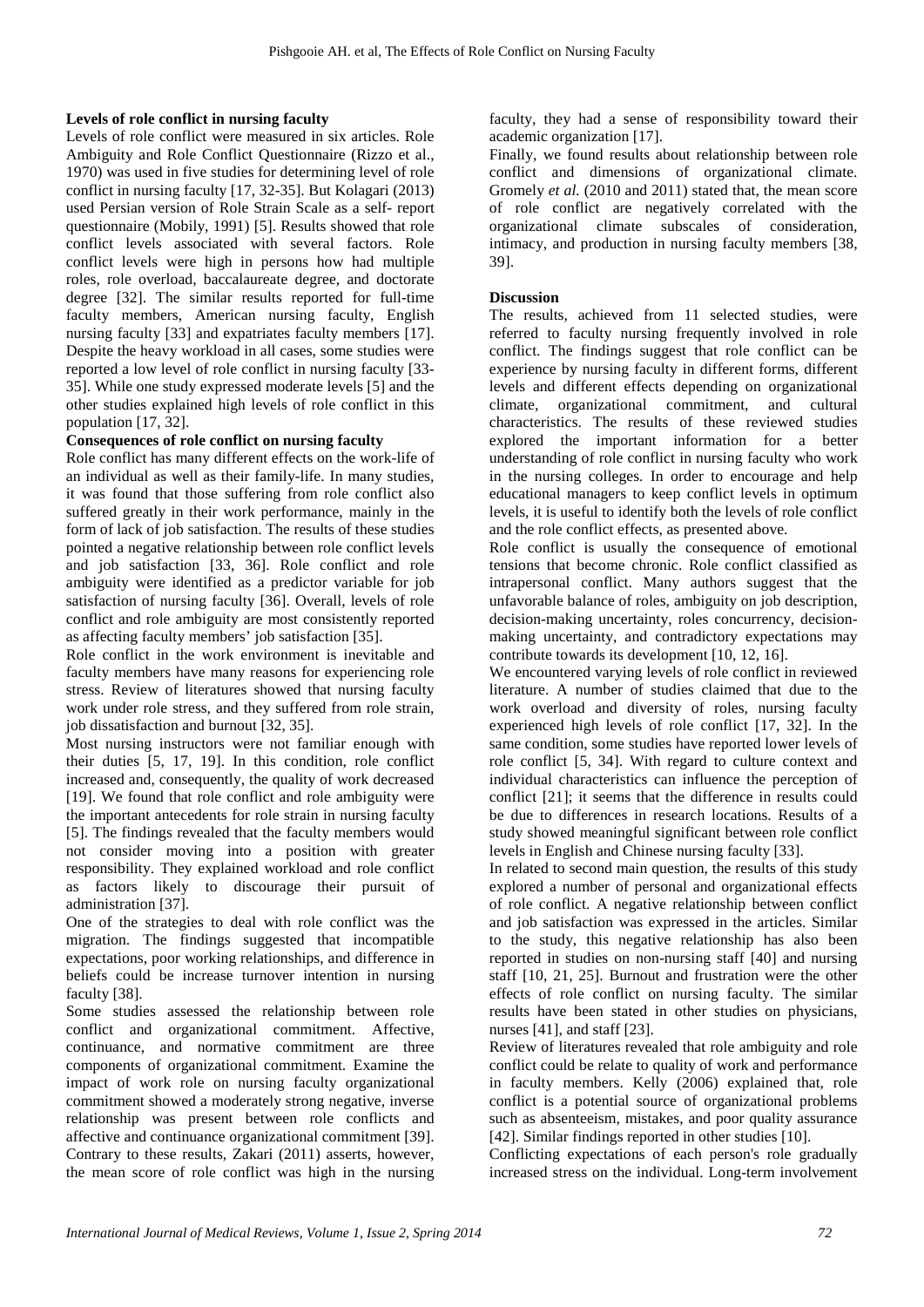with conflict can lead to role strain or role stress [5]. Likewise, other studies have reported similar results in other professional groups [43-45]

Role conflict is more likely in certain job positions with complex expectations. It seems that faculty members do not like to accept the administrative responsibility. Presumably, factors like workload and conflict-related issues discourage their pursuit of administration. Results of a study in Nigeria showed the academic managers had more potentially to experience role conflict [16].

One of the strategies used in dealing with role conflict, is avoiding from exposure. In this case, the person is trying every way to distance itself from the conflict situation [46]. This is one reason for the high mobility of nursing faculty in the studies reviewed. The similar findings reported on clinical nursing studies [21, 22].

In conjunction with low levels of organizational commitment among nursing faculty, a number of studies have reported, organizational commitment can be decrease when a person faced with ambiguous and contradictory expectations [17, 40].

Finally, results of the reviewed articles represented role conflict can affect all organizational climate dimensions. Organizational climate is the set of characteristics that perceived directly or indirectly by the employees, which is assumed to be a major force in influencing employee behavior. Our findings are similar to other studies that role conflict had a negative relationship with all component of organizational climate [12, 22].

#### **Conclusion**

Role Conflict is normal and inevitable phenomenon in educational organization. Therefore, nursing faculty members can be experience role conflict frequently. Role conflict may occur in different levels and with different consequences depending on the individual and cultural features.

Understanding the nature of the conflict and its effects on nursing faculty can play an important role in the prediction and prevention of adverse effects in universities. Therefore, according to the influence of cultural backgrounds and lack of role conflict associated studies in nursing faculty, more research on causes, consequences and impact of management strategies are conducted in this area in Iran. The results of this study provide valuable information about the role conflict levels and the consequences for educational managers.

#### **References**

1. Bakhshi Ali Abadi H, Norouzi D, Hosseini ZS. Effective factors on job motivation in academic members of Rafsanjan Medical University. Iranian Journal of Medical Education. 2004;4(2):33-41.

2. McDermid F, Peters K, Jackson D, Daly J. Factors contributing to the shortage of nurse faculty: A review of the literature. Nurse Education Today. 2012;32(5):565-9.

3. Gerolamo AM, Roemer GF. Workload and the nurse faculty shortage: Implications for policy and research. Nursing Outlook. 2011;59(5):259-65.e1.

4. Hajbaghery MA, Salsali M. A model for empowerment of nursing in Iran. BMC health services research. 2005;5(1):24.

5. Kolagari S, Zagheri Tafreshi M, Rassouli M. Kavousi. Assessing role strain and its related factors in Iranian nursing educators: a challenge for educational managers. Quart J Nurs Manag. 2013;2(2):30-40.

6. Whalen KS. Impact of work-related stressors associated with part-time clinical affiliate status on role strain among nursing faculty in baccalaureate nursing education[PhD Thesis]. University of Northern Colorado,USA; 2008.

7. Gormley DK. Organizational climate, role ambiguity, role conflict and nurse faculty work role balance: Influence on organizational commitment and turnover intention [PhD Thesis]. University of Cincinnati,USA; 2005.

8. Deputy E. New regulations for the promotion of faculty members in October 2012 Iran: Ministry of health and medical education; 08/05/2013 [cited 2014 19/03]. Available from: http://aac.behdasht.gov.ir./

9. Candela L, Gutierrez A, Keating S. A national survey examining the professional work life of today's nursing faculty. Nurse Education Today. 2013;33(8):853-9.

10. Tarrant T, Sabo CE. Role conflict, role ambiguity, and job satisfaction in nurse executives. Nursing Administration Quarterly. 2010;34(1):72-82.

11. Chang EM, Daly JW, Hancock KM, Bidewell J, Johnson A, Lambert VA, et al. The Relationships Among Workplace Stressors, Coping Methods, Demographic Characteristics, and Health in Australian Nurses. Journal of Professional Nursing. 2006;22(1):30-8.

12. Schulz J. The impact of role conflict, role ambiguity and organizational climate on the job satisfaction of academic staff in research-intensive universities in the UK. Higher Education Research & Development. 2013;32(3):464-78.

13. Grace G. Role conflict and the teacher .New York: Routledge; 2012.

14. Millslagle D, Morley L. Investigation of Role Retreatism in the Teacher/Coach. Physical Educator. 2004;61(3).

15. Boström E, Hörnsten Å, Lundman B, Stenlund H, Isaksson U. Role clarity and role conflict among Swedish diabetes specialist nurses. Primary Care Diabetes. 2013;7(3):207-12.

16. Duze CO. Managing Role Conflict among University Administrators in Nigeria. Journal of Emerging Trends in Educational Research & Policy Studies. 2012;3(2):162-9.

17. Zakari NMA. The Impact of Nurse Role Ambiguity and Role Conflict on Nursing Faculty Commitment in Saudi Arabia. Life Science Journal. 2011;8(3):179-86.

18. Oermann MH. Reflections on undergraduate nursing education: a look to the future. International Journal of Nursing Education Scholarship. 2004;1(1):15p.

19. Specht JA. Mentoring relationships and the levels of role conflict and role ambiguity experienced by novice nursing faculty. Journal Of Professional Nursing: Official Journal Of The American Association Of Colleges Of Nursing:( ) ; e25e31.

20. Chung CEE. Job stress, mentoring, psychological empowerment, and job satisfaction among nursing faculty[PhD Thesis]. University of Nevada, Las Vegas; 2011.

21. Almost J. Conflict within nursing work environments: concept analysis. Journal of Advanced Nursing. 2006;53(4):444- 53.

22. Brinkert R. A literature review of conflict communication causes, costs, benefits and interventions in nursing. Journal of Nursing Management. 2010;18(2):145-56.

23. Jawahar IKJTD. Differential Effect of Inter-Role Conflict on Proactive Individual's Experience of Burnout. Journal of Business & Psychology. 2012;27(2):243-54.

24. Brookes K, Davidson PM, Daly J, Halcomb EJ. Role theory : A framework to investigate the community nurse role in